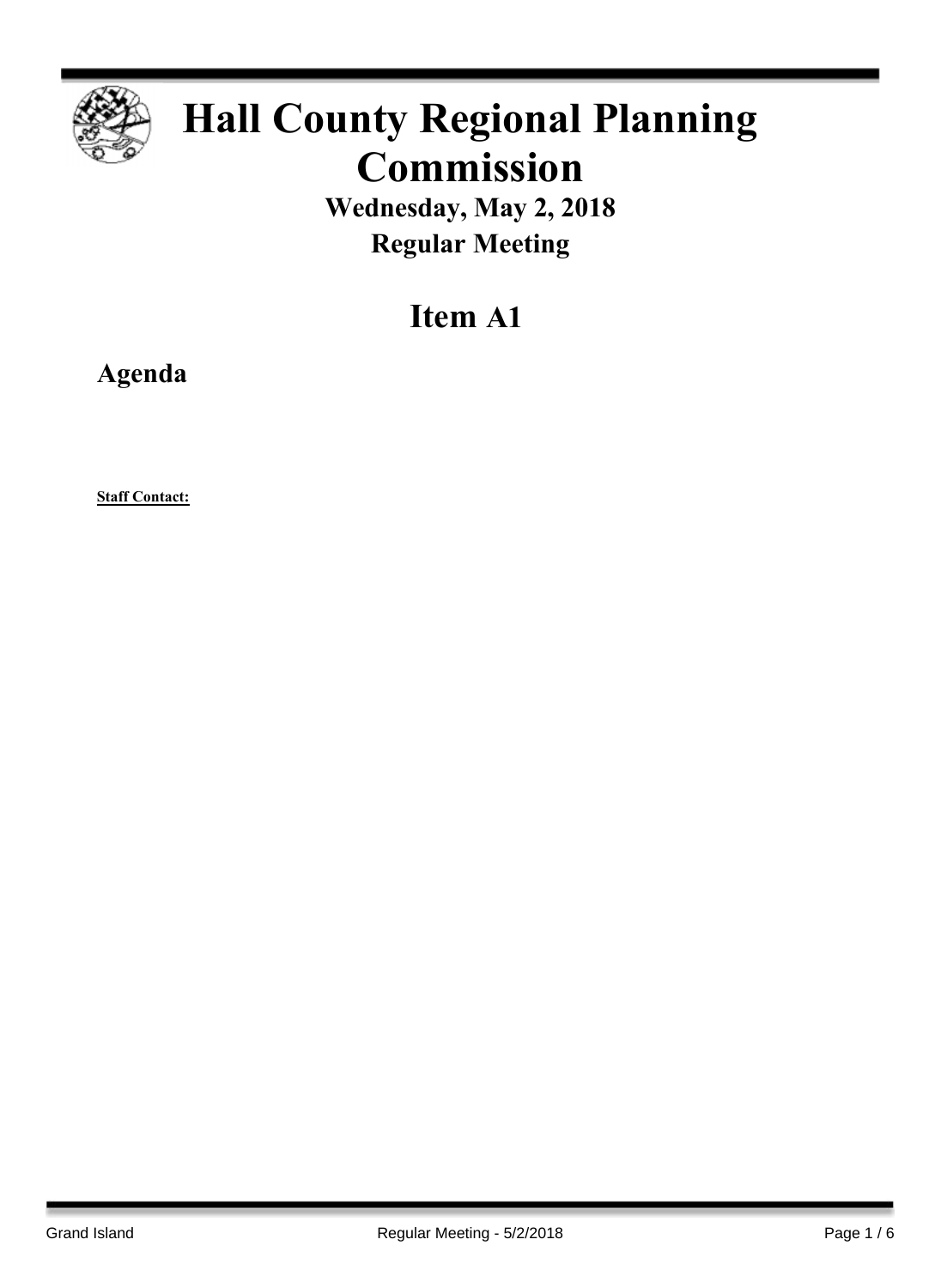#### **AGENDA AND NOTICE OF MEETING Wednesday, May 2, 2018 6:00 p.m. City Hall Council Chambers — Grand Island**

**1. Call to Order.**

**This is a public meeting subject to the open meetings laws of the State of Nebraska. The requirements for an open meeting are posted on the wall in this room and anyone who would like to find out what those are is welcome to read through them**.

**The Planning Commission may vote to go into Closed Session on any Agenda Item as allowed by State Law.**

**The Commission will discuss and may take action on any item listed on this agenda.**

**The order of items on the agenda may be reorganized by the Chair to facilitate the flow of the meeting to better accommodate the public.**

- **2. Minutes of the April 4, 2018.**
- **3. Request Time to Speak.**
- **4. Public Hearing – Blight and Substandard Study – Grand Island** Concerning a blight and substandard study for Area 26 comprising 28.42 acres on located west of the Central Nebraska Railroad tracks between Capital Avenue and 12<sup>th</sup> Street (extended) in the City of Grand Island, Nebraska. (C-19-2018GI)
- **5. Public Hearing Redevelopment Plan Grand Island Area 12 -** Concerning a redevelopment plan amendment for Phase 2 of Copper Creek in CRA Area 12 south of Old Potash Highway and east of Engleman Road for the construction of streets, sewer, water and storm sewer and 80 additional houses and Substandard Study and Generalized Redevelopment Plan for the City of Grand Island including various areas of the community as shown in the study and plan. (C-20-2018GI)

#### **Consent Agenda:**

- **6. Subdivision – New Northwest Subdivision Hall County Final Plat-**Located north of One-R Road and west of North Road in the jurisdiction of Hall County, Nebraska. (1 lots, .81 acres). This property is zoned A1 Primary Agricultural Zone.
- **7. Subdivision – JTL Subdivision Hall County Final Plat-** Located north of Platte River Drive and west of Alda Road in the jurisdiction of Hall County,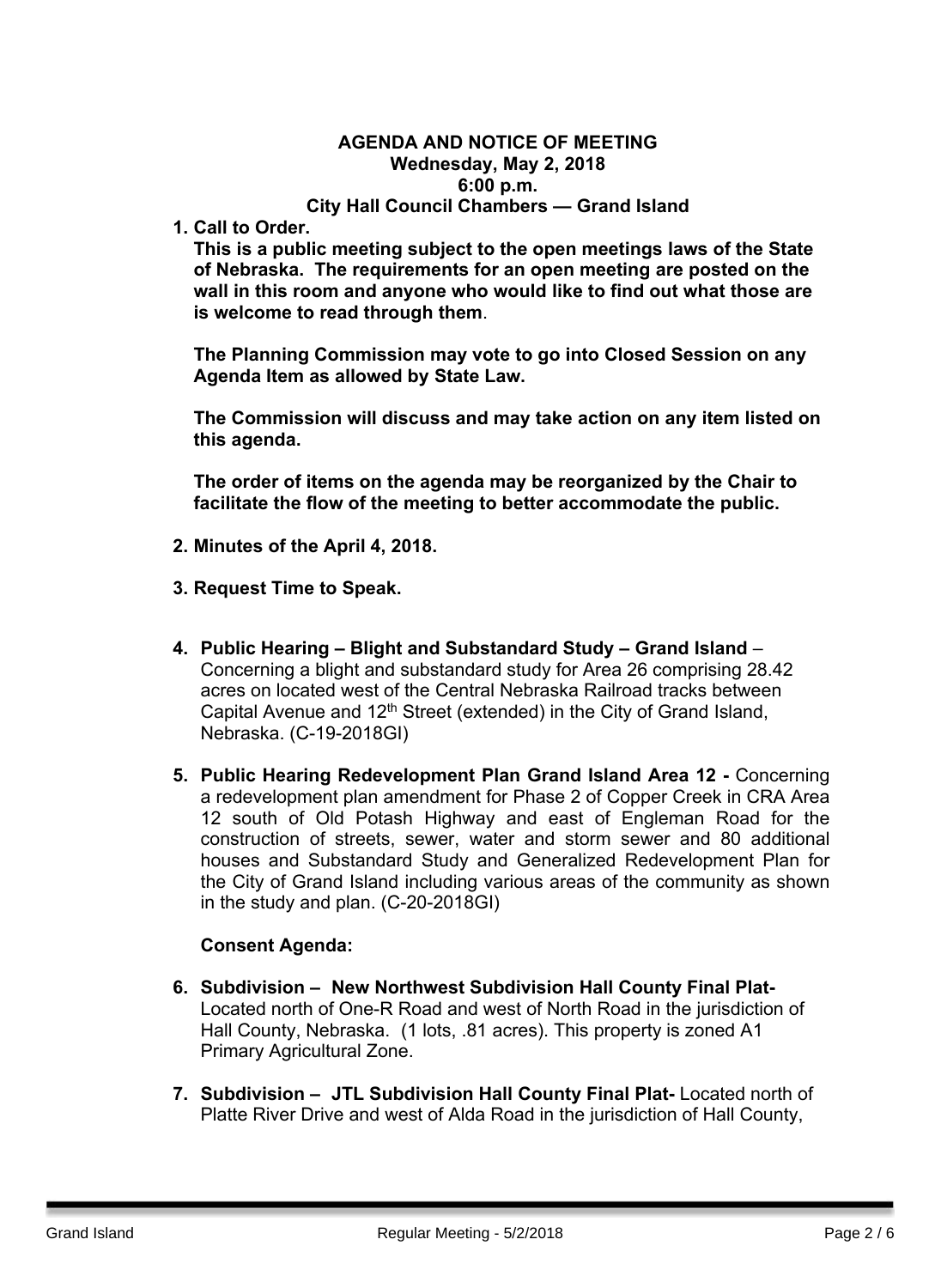Nebraska. (1 lots, 2.979 acres). This property is zoned A1 Primary Agricultural Zone.

- **8. Subdivision – Bosselville Subdivision Grand Island ETJ Final Plat-**Located south of Wood River Road and west of U.S. Highway 281 in the jurisdiction of Grand Island, Nebraska. (2 lots, 25.591 acres). This property is zoned B2 General Business Zone.
- **9. Subdivision – Copper Creek 10th Estates Subdivision Grand Island Final Plat-** Located south of Indian Grass Road and west of Brome Grass Road in the jurisdiction of Grand Island, Nebraska. (9 lots, 2.08 acres). This property is zoned R2 Low Density Residential.
- **10.Subdivision – Fonner View Estates Subdivision Grand Island Preliminary Plat-** Located south of Stolley Park Road and west of Stuhr Road in the jurisdiction of Grand Island, Nebraska. (6 lots, 34.848 acres). This property is zoned LLR Large Lot Residential.
- **11.Subdivision – Critel Subdivision Wood River Final Plat-** Located north of Eleventh Street and west of Elm Street in the jurisdiction of Wood River, Nebraska. (2 lots, 1.378 acres). This property is zoned TA Transitional Agriculture Zone.
- **12.Subdivision – Fugate Subdivision Grand Island Final Plat-** Located north of State Road, west of U.S. Highway 281 and east of Diers Ave. in the jurisdiction of Grand Island, Nebraska. (2 lots, 1.44 acres). This property is zoned B2 General Business Zone.
- **13.Subdivision- Stander Subdivision Grand Island Final Plat –** Located south of 13<sup>th</sup> Street and west of North Road in the jurisdiction of Grand Island, Nebraska. (4 lots, 20.063 acres). This property is zoned R1 Suburban Residential.
- **14.Discussion- Text Amendment of Hall County Zoning Resolution**. Concerning proposed amendments to various parts of Article 2 Section 2.03 Definition of Terms, and Article 4 Section 4.02 Agricultural – Primary District and Section 4.03 A-2 Secondary Agricultural District relative to livestock production. (C-06-2017HC)

## **15.Directors Report**

**16.Next Meeting June 6, 2018.**

## **17.Adjourn.**

**PLEASE NOTE: This meeting is open to the public, and a current agenda is on file at the office of the Regional Planning Commission, located on the**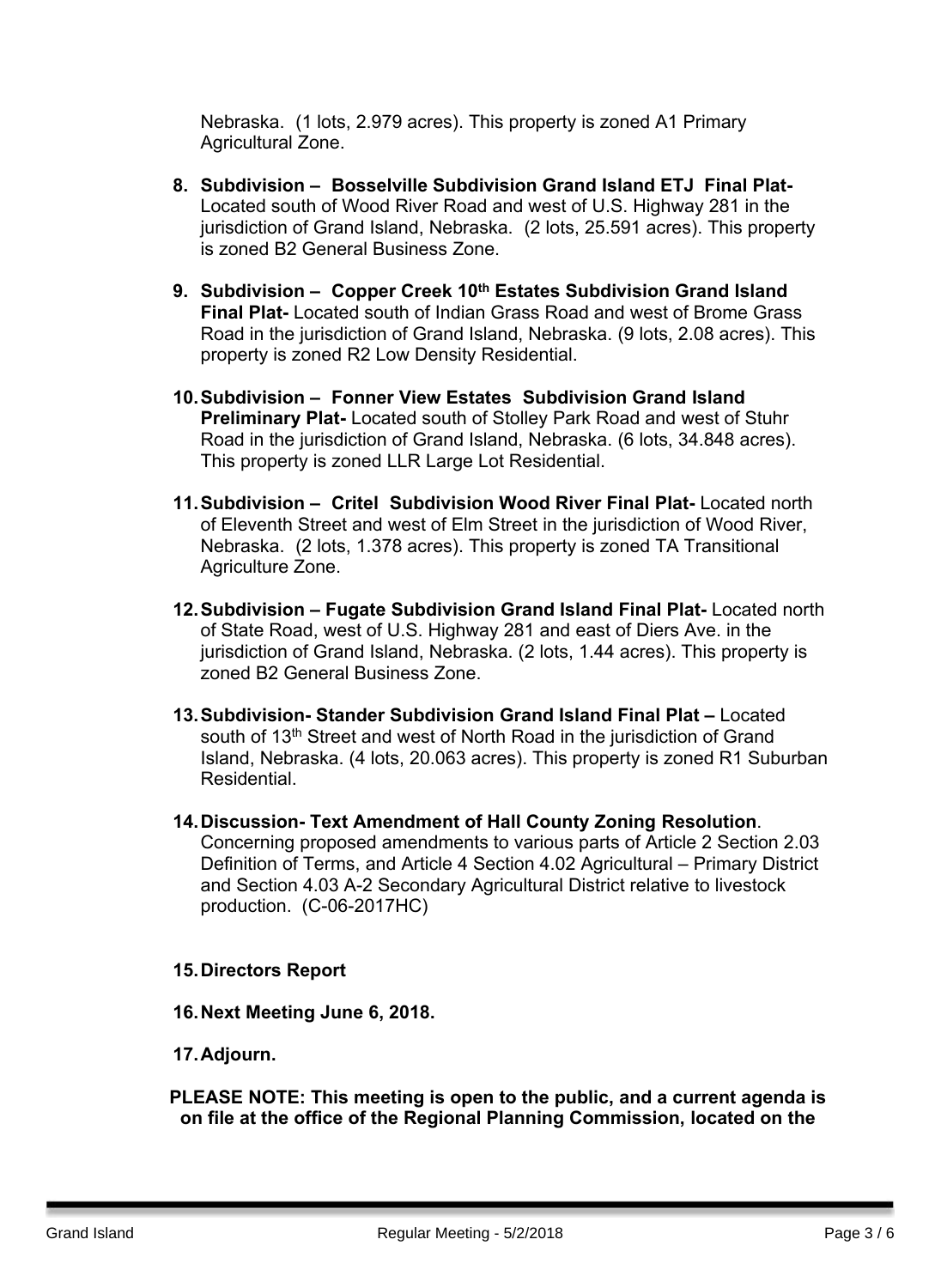**second floor of City Hall in Grand Island, Nebraska.**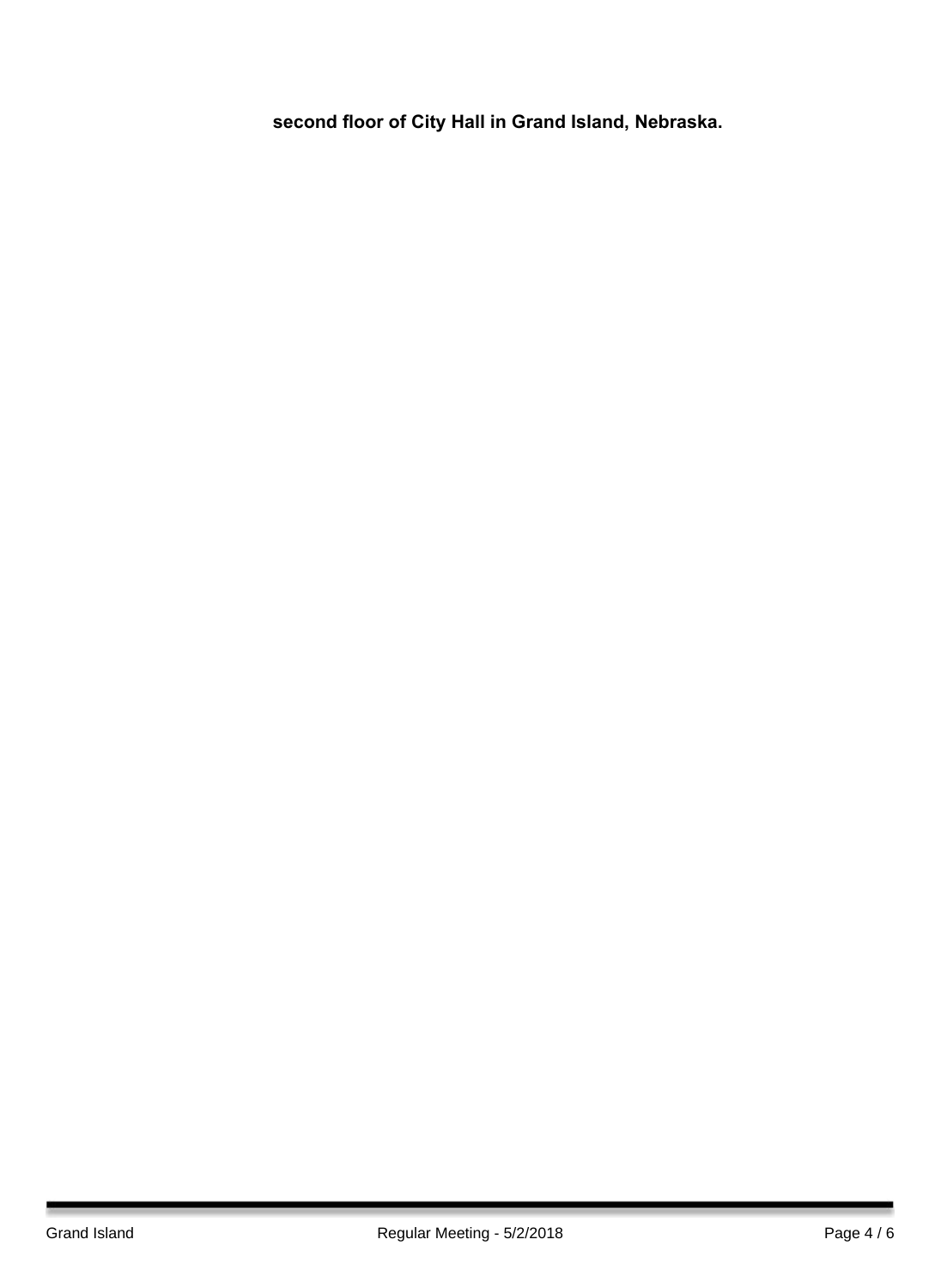#### **Staff Recommendation Summary For Regional Planning Commission Meeting May 2, 2018**

- **4. Public Hearing – Blight and Substandard Study - Grand Island** Commissioned by Fred Hoppe on 28.42 acres of property between Capital Avenue and 12<sup>th</sup> Street west of the Central Nebraska Railroad line in northeast Grand Island., This area is largely vacant and undeveloped despite the proximity long time developed property. Hoppe is seeking to have the area declared blighted and substandard. A redevelopment project could then be brought forward. Resolution No. 2018-08 is before the commission for possible approval. (C-19-2018GI) (Hearing, Discussion, Action)
- **5. Public Hearing – Redevelopment Plan – Grand Island –** Concerning an amendment to the redevelopment plan for Community Redevelopment Authority Area 12. This redevelopment plan amendment is for the Phase 2 of the Copper Creek development and would permit the use of TIF for 80 additional single family homes within the development. The home will have an initial sales price of \$185,000 for 1300 to 1500 square foot homes with unfinished basements. The tax increment created by the new homes would be used to offset the costs of streets, sewer, water, storm sewer and site grading for the development. A motion on Resolution 2018-09 s in order. (C-20-2018GI) (Hearing, Discussion, Action)
- **6. Subdivision – New Northwest Subdivision Hall County Final Plat-**Located north of One-R Road and west of North Road in the jurisdiction of Hall County, Nebraska. (1 lots, .81 acres). This is a proposed site for an electric substation. This property is zoned A1 Primary Agricultural Zone
- **7. Subdivision – JTL Subdivision Hall County Final Plat-** Located north of Platte River Drive and west of Alda Road in the jurisdiction of Hall County, Nebraska. (1 lots, 2.979 acres). This splits an existing farmstead from a tract of 20 acres or more. This property is zoned A1 Primary Agricultural Zone.
- **8. Subdivision – Bosselville Subdivision Grand Island ETJ Final Plat-**Located south of Wood River Road and west of U.S. Highway 281 in the jurisdiction of Grand Island, Nebraska. (2 lots, 25.591 acres). This will separate the parking lot west of the truck center from the truck center. Private water is available from the Bosselman water system. Sewer is available either from the city through the tap district or through the private system maintained by Bosselmans. This property is zoned B2 General Business Zone